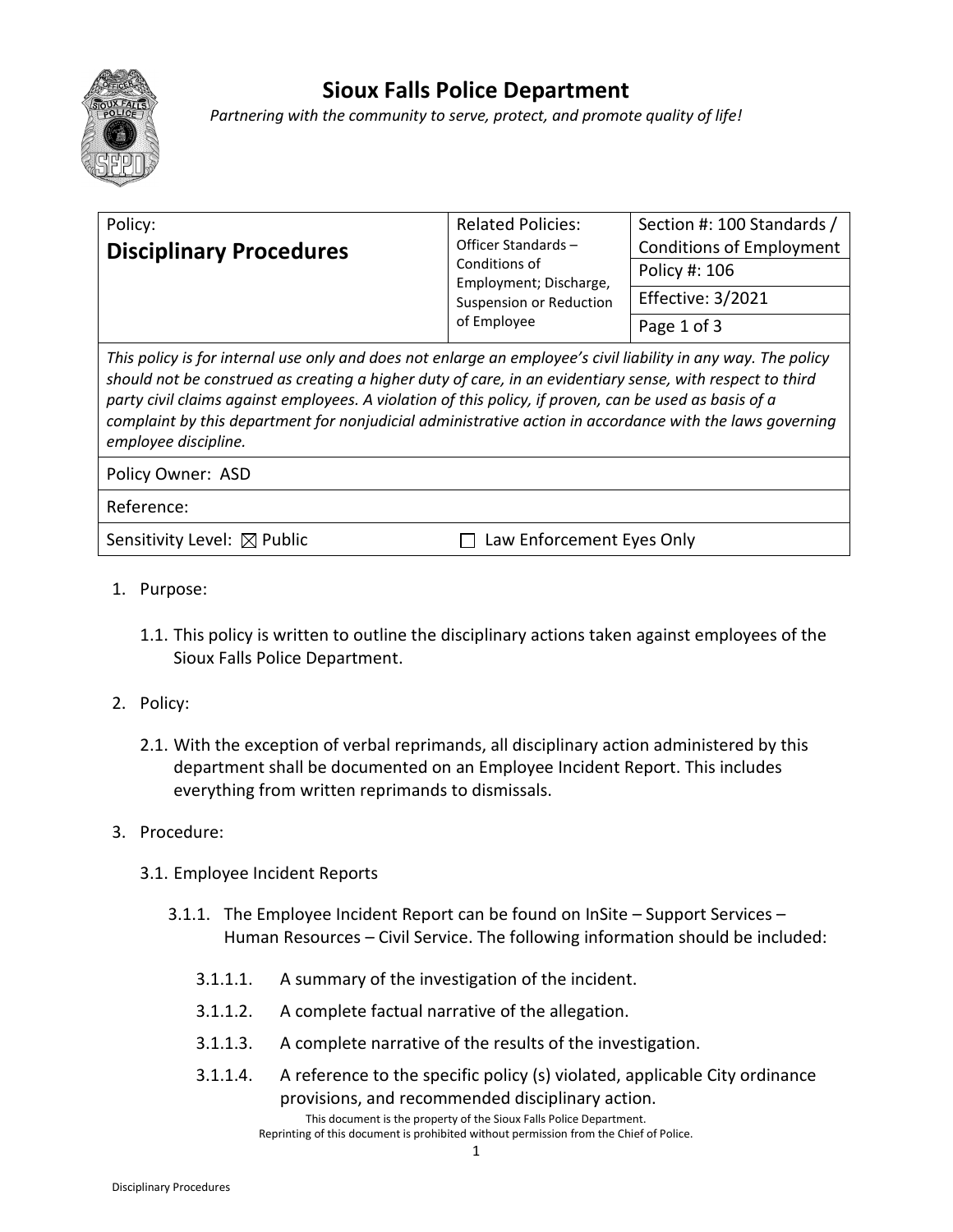## 3.2. Disciplinary Hearings

- 3.2.1. Whenever the recommended discipline is a suspension, demotion, or discharge (termination of employment), the Predetermination Hearing Notice/Appeal Rights form shall be printed and completed. This form is found on InSite with the Employee Incident Report. This form is not needed if the recommended discipline is a written reprimand.
- 3.2.2. The disciplinary hearing will be held during the employee's normal duty time whenever possible or reasonable.
- 3.2.3. If the employee is a member of a bargaining unit, he will be advised that they are permitted to have a union steward attend the hearing.
- 3.2.4. The hearing officer is not required to tape record the hearing; but if the employee requests it to be recorded, then a recording will be made. Recordings will not be allowed during a hearing unless everyone in the hearing is advised of the existence of the recording device.
	- 3.2.4.1. After the hearing is conducted, documentation of the outcome of the hearing should be attached or added to the Employee Incident Report. This documentation should include the date and time of the hearing, names of all members present for the hearing, a summary of the hearing discussion, and the conclusion and outcome of the hearing.
- 3.2.5. The Chief of Police will hear all matters where a recommendation for more than fifteen (15) days suspension, or the dismissal of an employee is received from a supervisor.
- 3.2.6. Division Commanders will hear all matters where a suspension of up to fifteen (15) days has been recommended. In any case where the employee may be required to participate in the Employee Assistance Program, the Division Commander will be the hearing officer.
- 3.2.7. Section Commanders/Shift Commanders (Lieutenants) will hear all matters where reprimands or one (1) day suspensions have been recommended.
- 3.3. Disciplinary action taken against an employee involving written reprimands, suspensions, or dismissals will be maintained in the officer's file by the Professional Standards Unit in the administrative reporting software; currently IA Pro.